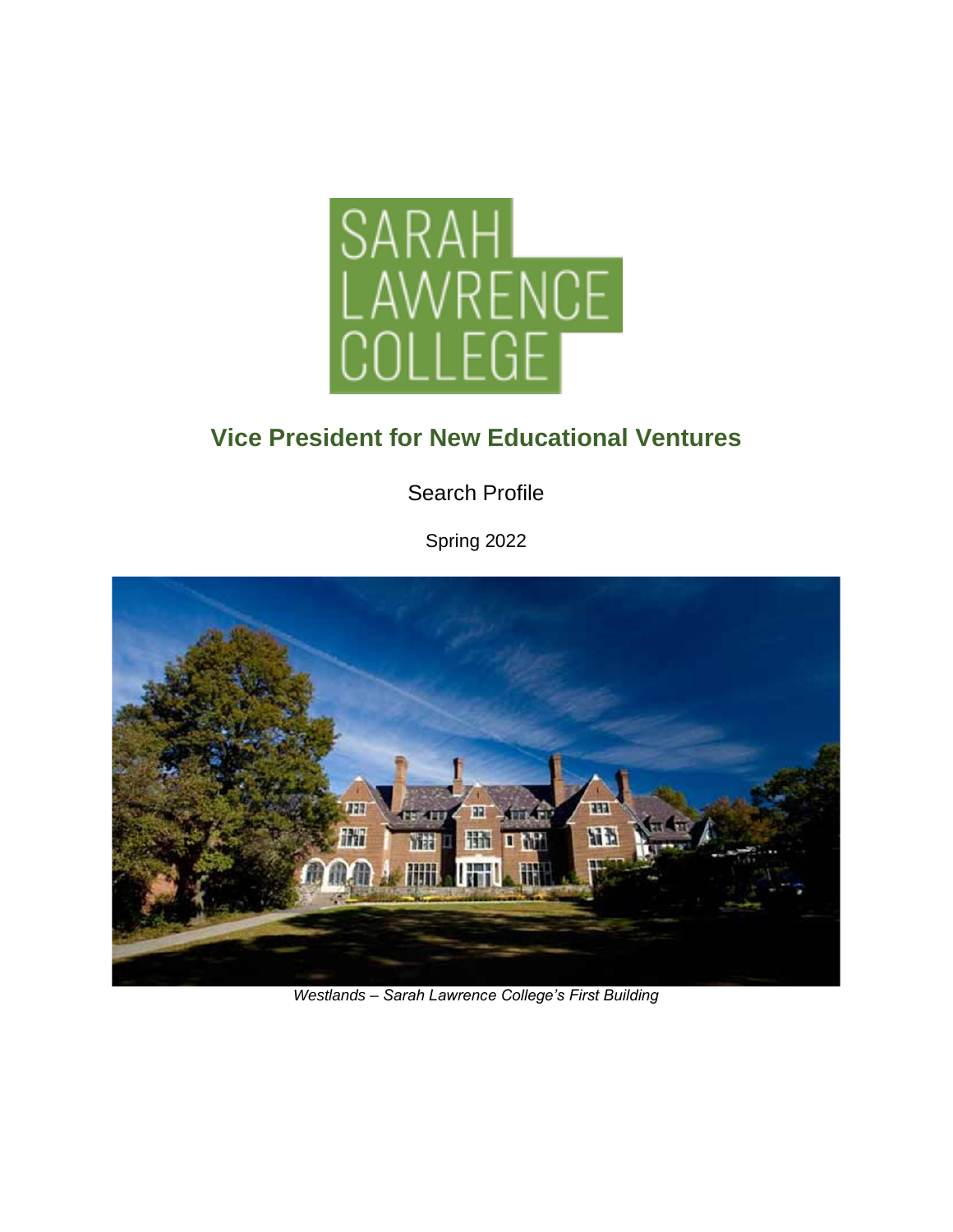## **Table of Contents**

| <b>Executive Summary</b>                                                                                                                                                                                         | 3                                |
|------------------------------------------------------------------------------------------------------------------------------------------------------------------------------------------------------------------|----------------------------------|
| Role & Agenda                                                                                                                                                                                                    | 4                                |
| <b>Qualifications &amp; Qualities</b>                                                                                                                                                                            | 6                                |
| <b>Search Process</b>                                                                                                                                                                                            | $\overline{ }$                   |
| <b>About Sarah Lawrence College</b>                                                                                                                                                                              | 8                                |
| <b>History</b>                                                                                                                                                                                                   | 8                                |
| <b>Moving Forward</b>                                                                                                                                                                                            | 9                                |
| Key Initiatives<br>The Children, Childhood, and Education Collaborative<br><b>Genomics Institute</b><br><b>Writing Institute</b><br><b>Community College Partnerships</b><br><b>Exploration Learning (EXPLO)</b> | 10<br>10<br>11<br>11<br>12<br>12 |
| Philanthropy                                                                                                                                                                                                     | 12                               |
| Leadership                                                                                                                                                                                                       | 13                               |
| Community                                                                                                                                                                                                        | 14                               |
| Academics                                                                                                                                                                                                        | 15                               |
| Campus & Facilities                                                                                                                                                                                              | 15                               |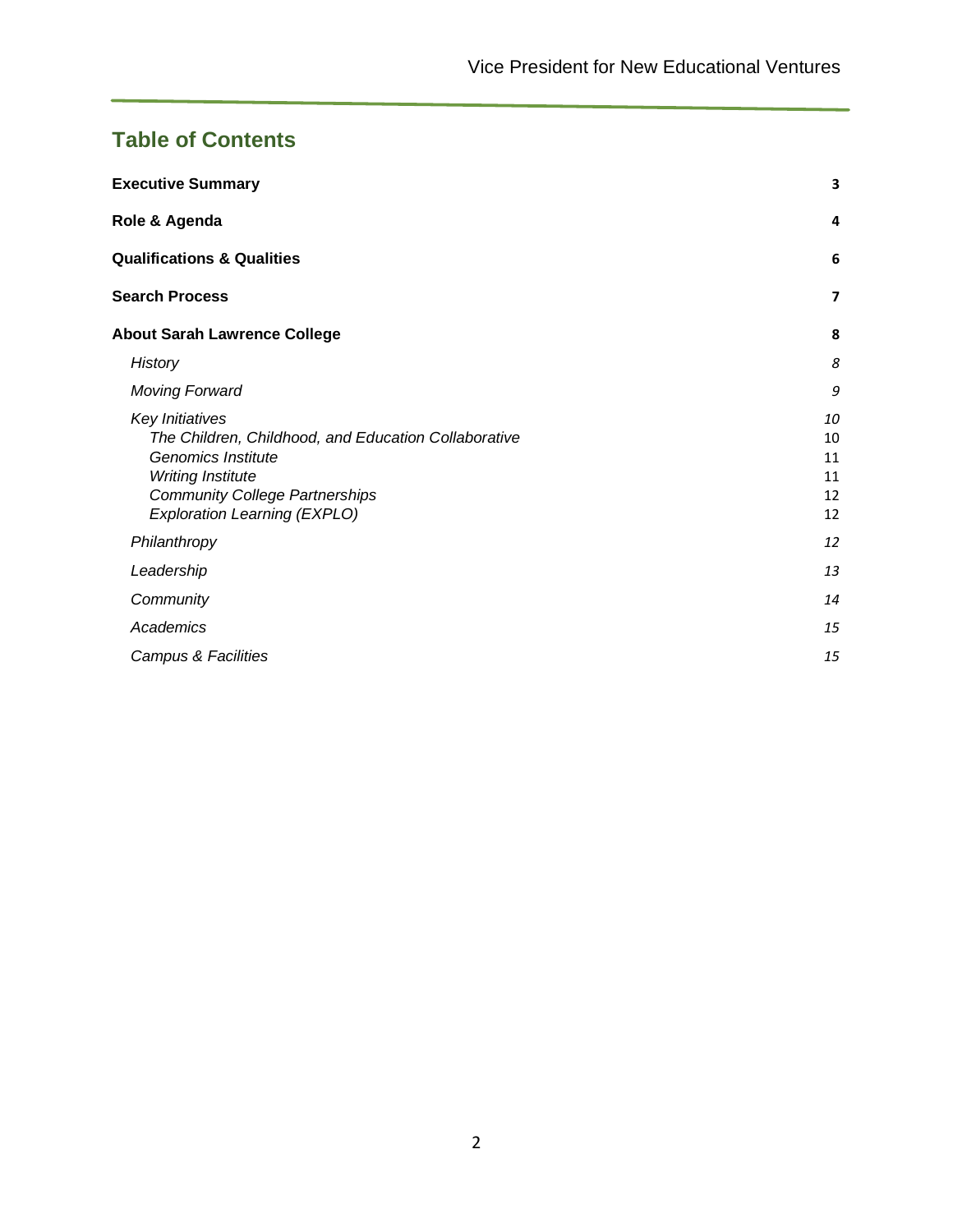## <span id="page-2-0"></span>**Executive Summary**

Sarah Lawrence College is seeking a Vice President for New Educational Ventures to create distinctive educational offerings that build on the College's strengths to meet emerging market needs and enhance our mission to prepare students to be successful in a complex and rapidly evolving world.

This newly created position is a member of the senior leadership team, reporting directly to the president, and will play an essential role in transforming the College's business model as it enters its second century. This is an exciting opportunity for an entrepreneurial leader to create and implement innovative ventures to help a renowned educational institution lead within a changing higher education landscape.

Sarah Lawrence has a long history of educational innovation. In addition to its exceptional and widely recognized undergraduate education, the College has been a leader in lifelong learning initiatives for more than half a century. Sarah Lawrence is known for its successful Early Childhood Center and its robust continuing education, graduate, and professional programs. For example, the College was the first to offer a master's degree in Genetic Counseling through its Joan H. Marks Graduate Program in Human Genetics and recently announced the creation of a genomics institute which will build from Sarah Lawrence's reputation as a leader in the field.

As the higher education landscape rapidly evolves, Sarah Lawrence is uniquely positioned to provide an accessible continuum of educational offerings that meet the needs of lifelong learners with a focus on the emergence of new fields that require a combination of tangible skills with a deep humanistic orientation. The College is committed to embracing creative partnerships that enhance the quality of programmatic content and/or provide pathways to meaningful employment as well as areas of professional certifications/development.

This role requires a bachelor's degree; a graduate degree is preferred. The ideal candidate for the position will have demonstrated skills in strategic planning, project management, marketing, business development, budgeting, and resource management as well as the ability to learn quickly, identify key strengths, and develop solutions to challenges. This person will embody creativity, strong financial and business acumen, and an active entrepreneurial spirit in the pursuit of innovative business models that support sustainability and strength.

The College seeks a diverse pool of applicants who bring a unique set of professional and life experiences. As such, there is an openness to consider candidates with leadership experience in higher education as well as nontraditional candidates who bring an alternative combination of credentials.

For more information on the search process and how to nominate, express interest, and/or apply, please see the section on the Search Process.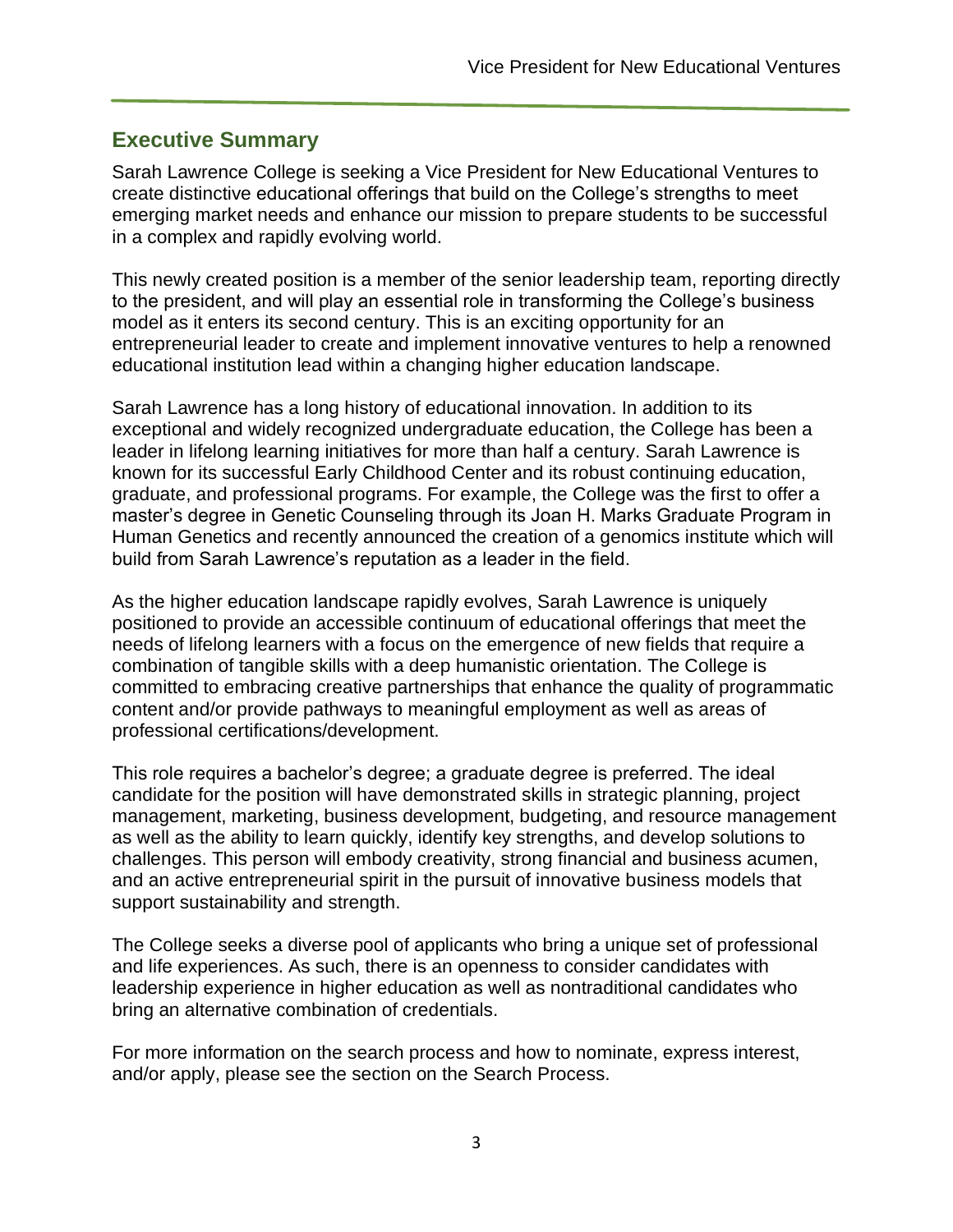## <span id="page-3-0"></span>**Role & Agenda**

The Vice President for New Educational Ventures will be responsible for identifying opportunities for rapid expansion of the College's business model and establishing a process for building and managing a robust portfolio of innovative programs that meet emerging needs to enhance and diversify our revenue streams consistent with our mission.

The vice president will serve as a strategic partner to members of the College's senior leadership team including the Provost, Vice President for Diversity, Equity & Inclusion, and Vice President for Finance & Operations and will work closely with the Dean of Graduate & Professional Programs. The vice president will oversee the Office of Strategic Initiatives, which conducts market research, leads important analytical support, and provides critical program development activities for the institution.

A proven leader with experience in launching and building new ventures, the Vice President for New Educational Ventures will:

- Develop a business model for the College's portfolio of offerings that takes into consideration a range of factors to calculate overall economic benefits;
- Manage the profit and loss (P&L) of the new ventures individually and the portfolio as a whole;
- Design and develop strategies for new business opportunities;
- Create and operationalize business plans and operational models drawing together market research and academic vision, with a particular focus on identifying areas for and systems to promote diversification of funding;
- Develop key objectives for each new program and related roadmap, including:
	- o Trend analytics and implementation plans;
	- o Plans for bringing new offerings to market including launch timelines
	- o Plans and budgets to meet program and financial targets;
	- o Identifying programmatic and financial risks for specific initiatives;
- Manage release readiness and launch planning for new offerings including driving accountability for deliverables and timelines;
- Monitor performance against the goals, and managing the overall portfolio for maximum total benefit to the College;
- Create and track success metrics, ensuring awareness of metrics among key stakeholders, and providing guidance on corrective strategies in the case of programmatic underperformance;
- Initiate, facilitate, and manage new and existing partner relationships;
- Lead in the presentation of research, recommendations for new initiatives, and outcomes to the Sarah Lawrence community including to the Board of Trustees.

As a reflection of the items above, the new vice president will work to advance the following agenda items:

#### **Develop and execute a strategic vision for new educational ventures**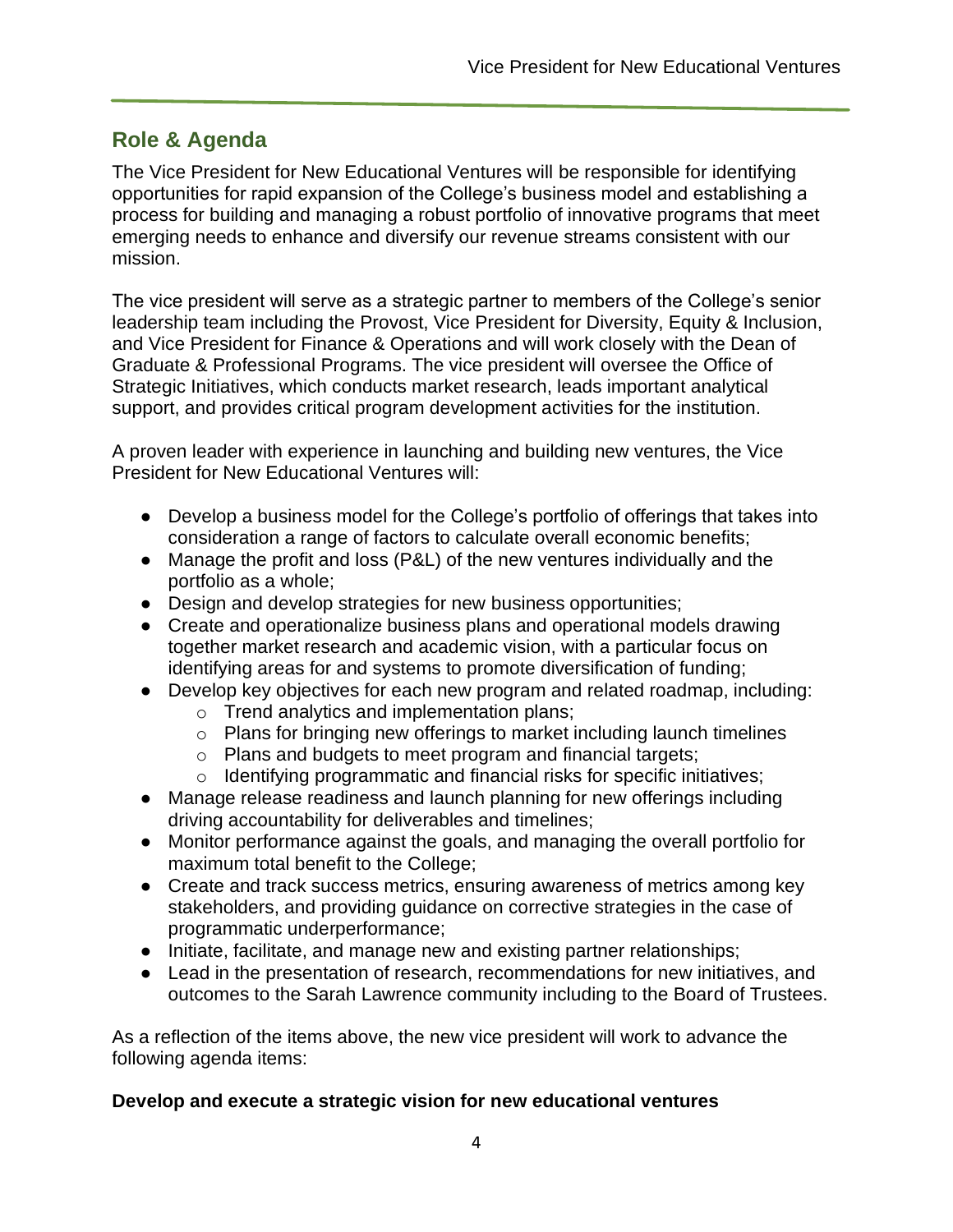The vice president will be joining the College at an opportune time for senior leadership to come together and build upon the momentum of a transformational \$20 million gift, which is aimed at supporting and accelerating the College's strategic vision for the future. With an entrepreneurial spirit, the vice president will lead the College in its pursuit of new business models and joint ventures that leverage existing resources and strengths and diversify Sarah Lawrence's revenue portfolio. The vice president will lead the strategic planning, return on investment modeling, financial planning and reporting, continuous improvement planning, program evaluation and reporting, and institutional risk management for new educational ventures. The vice president will be an agile, curious, and flexible individual who is ready to take calculated risks towards promoting the College's goals and ideas and who has the ability to constantly review and revise

strategy to accommodate developments and changes in technologies and market.

**Lead continuous improvement and assessment for new and sustainable revenue streams**

The vice president will embody creativity, strong financial and business acumen, and an active entrepreneurial spirit in the pursuit of innovative business models that support sustainability and strength. They will engage senior, academic,



and volunteer leadership and other resources as needed to acquire the data to inform and model financial decisions facing the College, including the ongoing analysis of expenses and cost-saving measures, to ensure that the College makes the best use of resources on behalf of students, faculty, and staff. The vice president will drive and support a culture of ongoing assessment and continuous improvement and use strategy and data-based decision-making grounded in creative and innovative thinking to promote an exceptional experience for students, faculty, and staff.

#### **Collaborate with institutional partners across the Sarah Lawrence community**

Sarah Lawrence College is a close-knit academic community. It will be imperative for the vice president to have the ability to establish trusting relationships across the community to influence strategic outcomes. The vice president will collaborate with senior leadership and academic partners to develop and execute a vision for educational innovations that serve a wide range of students in areas of excellence that complement the College's undergraduate education and leverage its historic strengths. The vice president will identify and incentivize collaborations that will create new opportunities for students, faculty, and staff. It will be essential for the vice president to have the ability to forecast trends, provide context, and discuss what is needed to execute new educational ventures with a wide range of constituencies across the Sarah Lawrence community, including the Board of Trustees. The vice president will look for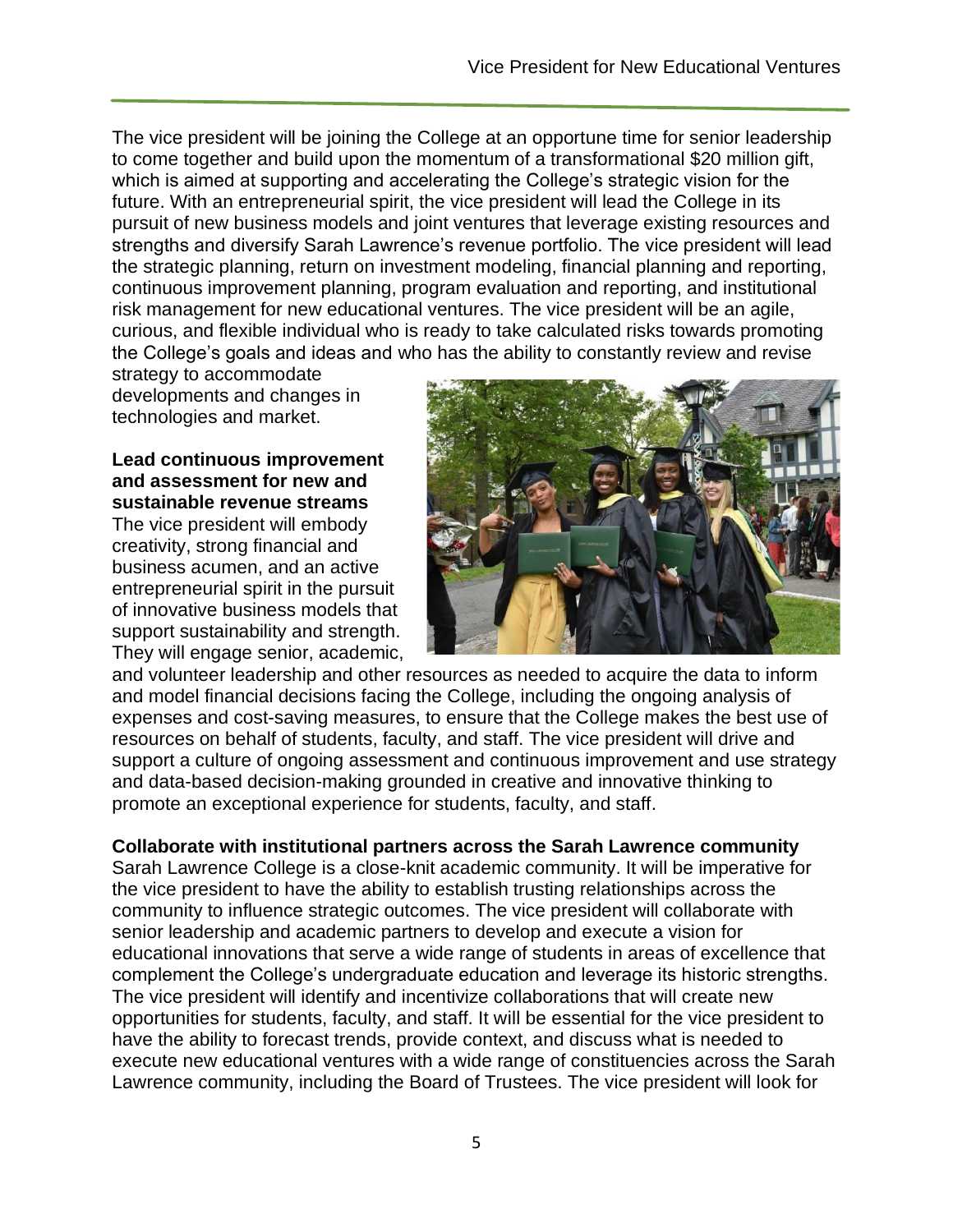opportunities to identify and share creative and innovative ideas with the community and advance proposals in a collegial, collaborative, and transparent manner.

#### **Engage with external stakeholders to create new partnerships**

The vice president will work to identify opportunities for growth while ensuring to stay on the leading edge of higher education to distinguish Sarah Lawrence in a competitive marketplace, especially as it looks toward a post-pandemic world. As a representative of Sarah Lawrence, the vice president will engage external stakeholders in identifying areas of opportunities for the College to leverage its areas of excellence and innovation in existing undergraduate and graduate programs as well as building new programs that positively impact the organizations and communities Sarah Lawrence serves. This tradition of innovation – for seeing and seizing opportunities to build on and extend core strengths in new ways – is a critical feature of Sarah Lawrence's future. It will be essential for the vice president to strengthen existing partnerships and build new relationships that benefit the College and its growth.

## <span id="page-5-0"></span>**Qualifications & Qualities**

Sarah Lawrence College is seeking a strong and collaborative leader with the core skills, competencies, and characteristics to manage a new enterprise with significant opportunity for the future.

The new vice president should embody many of the following professional qualifications and personal qualities:

- *Academic:* A bachelor's degree is required; a graduate degree is preferred. The ideal candidate will have exceptional critical thinking, quantitative and qualitative analytical skills, as well as the ability to learn quickly, identify key strengths, and develop solutions to challenges.
- *Experience:* Demonstrated skills in strategic planning, project management, marketing, business development, budgeting, and resource management.
- *Leadership:* A history of leadership and administrative, personnel, and financial management experience; the ability to recognize and develop talent and to support a diverse work force; a leader with strategic and organizational agility that handles ambiguity well.
- *Business acumen:* An understanding of current and possible future policies, trends, and developments relevant to innovative academic and educational practices as well as operational skills to facilitate and actualize growth.
- *Change management:* Knowledge and experience with change management methodologies and facilitating organizational and transformational changes as well as a demonstrated willingness for learning and continuous improvement.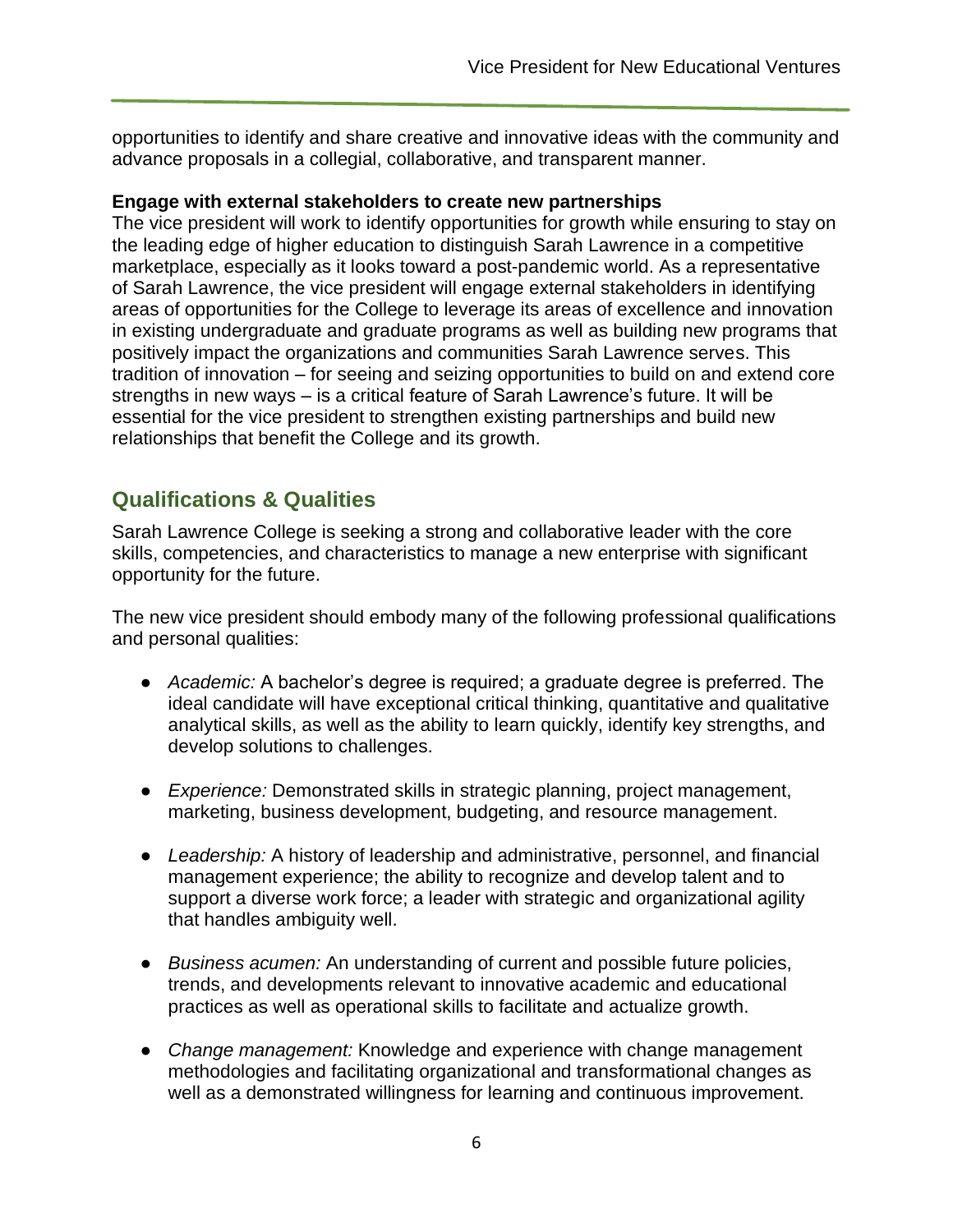- *Collaboration:* A collaborative approach with the ability to engender trust quickly and facilitate growth across internal and external constituencies, as well as an ability to build stakeholder coalitions in an interdisciplinary context.
- *Innovation:* Adept at bringing creative ideas of others to an applied endpoint and prudent judgment about new ideas and suggestions that have potential for advancement; ability to facilitate an innovation ecosystem that drives applied research toward tangible outcomes.
- *Diversity:* A demonstrated commitment to and track record of promoting and supporting the careers of individuals from underrepresented populations, engaging community partners in collaborative research endeavors, and disseminating research results to diverse communities and community stakeholders.
- *Communication:* An excellent and charismatic communicator who is able to creatively and articulately inspire others by presenting credible pictures and visions of the future.
- *Integrity:* A leader with the highest level of ethics and integrity.
- *Interpersonal skills:* Self-motivated, proactive, resourceful, high-energy, enthusiasm, empathy, humility, collegial, service-oriented, and a selfless "organization first" attitude are all essential for success.

## <span id="page-6-0"></span>**Search Process**

Sarah Lawrence College invites nominations, expressions of interest, and applications as part of the search for the new Vice President for New Educational Ventures. Please visit the link [Submissions](https://filerequestpro.com/up/slc-vp-nev) to submit a nomination, express interest, and/or apply for the position.

#### *Application Process*

For full consideration, candidates should submit a) a letter of interest outlining their experience relative to the role and agenda for the position and b) a resume. Additional information regarding references and due diligence will be requested from semi-finalists and finalists later in the process.

#### *Timing*

The position will be open until filled. Application materials will be considered, and candidates will be engaged, on a rolling basis. The anticipated start date for the position is to be negotiated with the candidate of choice.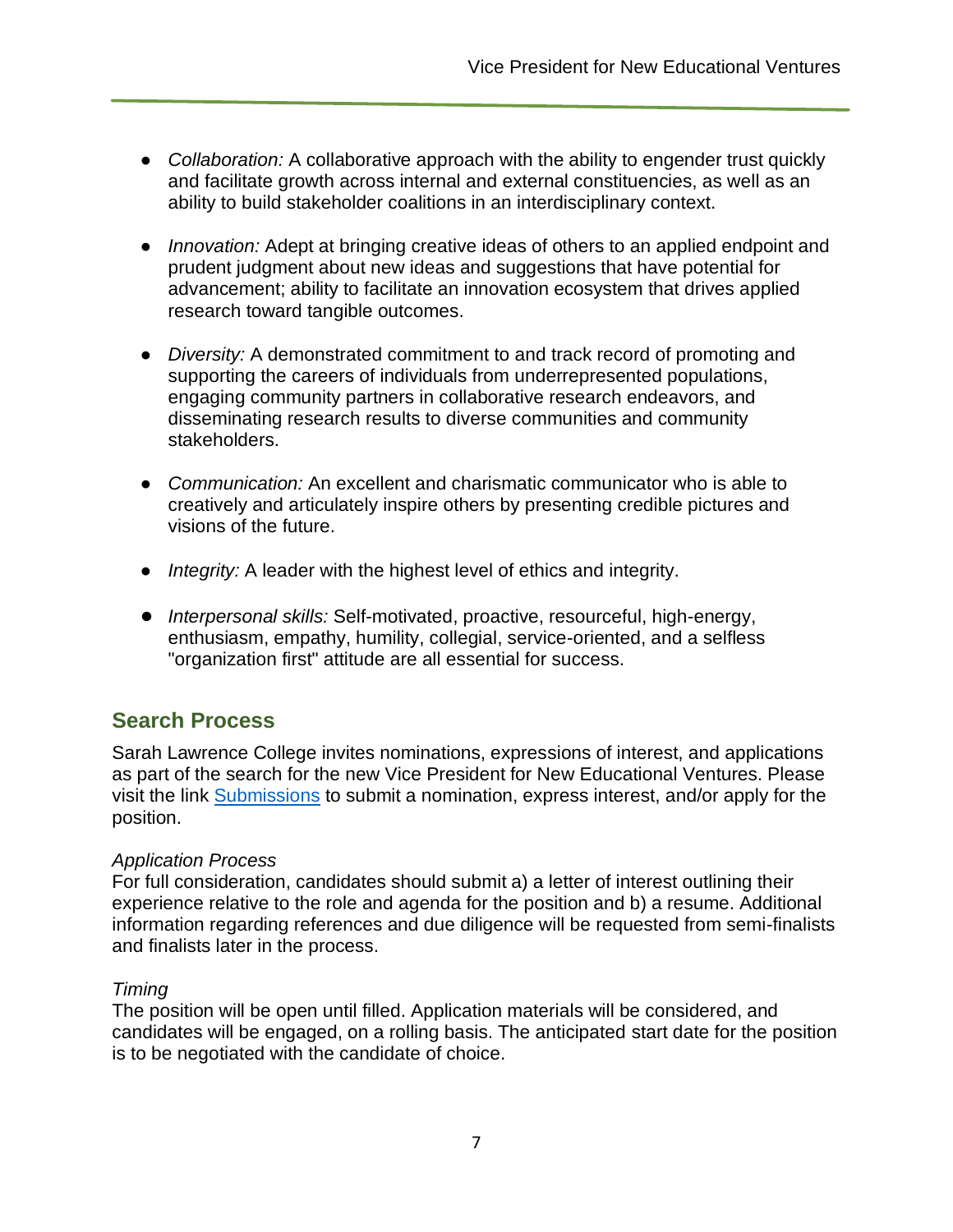*Sarah Lawrence College is an Equal Opportunity Employer and has as one of its goals the recruitment and retention of a racially and culturally diverse administration, staff, and faculty. To that end, every job opening is seen as an opportunity to increase diversity and every effort will be made to expand the applicant pool in accordance with these goals.*

## <span id="page-7-0"></span>**About Sarah Lawrence College**

Founded in 1926, Sarah Lawrence quickly established a singular reputation for the innovation and creativity of its model of residential undergraduate education, coupled with a commitment to life-long learning that ranges from early childhood, through graduate and professional programs, to continuing education. The College has a distinguished tradition of ingenuity, particularly in the role it has played in identifying societal needs and meeting them through realizing new programs in graduate, professional, and continuing education at opportune moments, such as the creation of the first program in human genetics. This tradition for innovation—for seeing and seizing opportunities to build on and extend core strengths in new ways—must be a vigorous feature of Sarah Lawrence's second century.

Unlike many other institutions of its size and endowment, Sarah Lawrence has steadfastly maintained its commitment to the liberal arts over its history, offering a multidisciplinary BA in the liberal arts, the single undergraduate degree at the heart of our endeavor. The College has never been burdened by traditional departmental and curricular structures and our education has always been infused with a focus on the whole student, on the recognition of the essential need for a multi-disciplinary perspective, on the role of the creative arts in the liberal arts, on the necessity of the humanities, and on the centrality of the developmental process of charting one's path through a curriculum with a mentor as a foundation for inventing and re-inventing oneself over a lifetime.

As we look to the future, inclusive excellence and innovation embedded in the College's distinctive institutional identity will serve as a guide to position Sarah Lawrence as *the* destination for unbounded intellectual and social growth in a small college environment tied to a world-class city. Through rigorous academic exploration, free and open dialogue, and an inclusive and integrative learning environment, a Sarah Lawrence education will foster the audacity, wisdom, courage, and compassion necessary for graduates to shape our world.

### <span id="page-7-1"></span>**History**

From very shortly after its beginning, the College began adding programs for learners at all stages of life, although these have been less well known generally. For the most part these were relatively small; developed somewhat organically; were created and launched by individual faculty, relatively autonomously; and reflected individual faculty commitments and interests.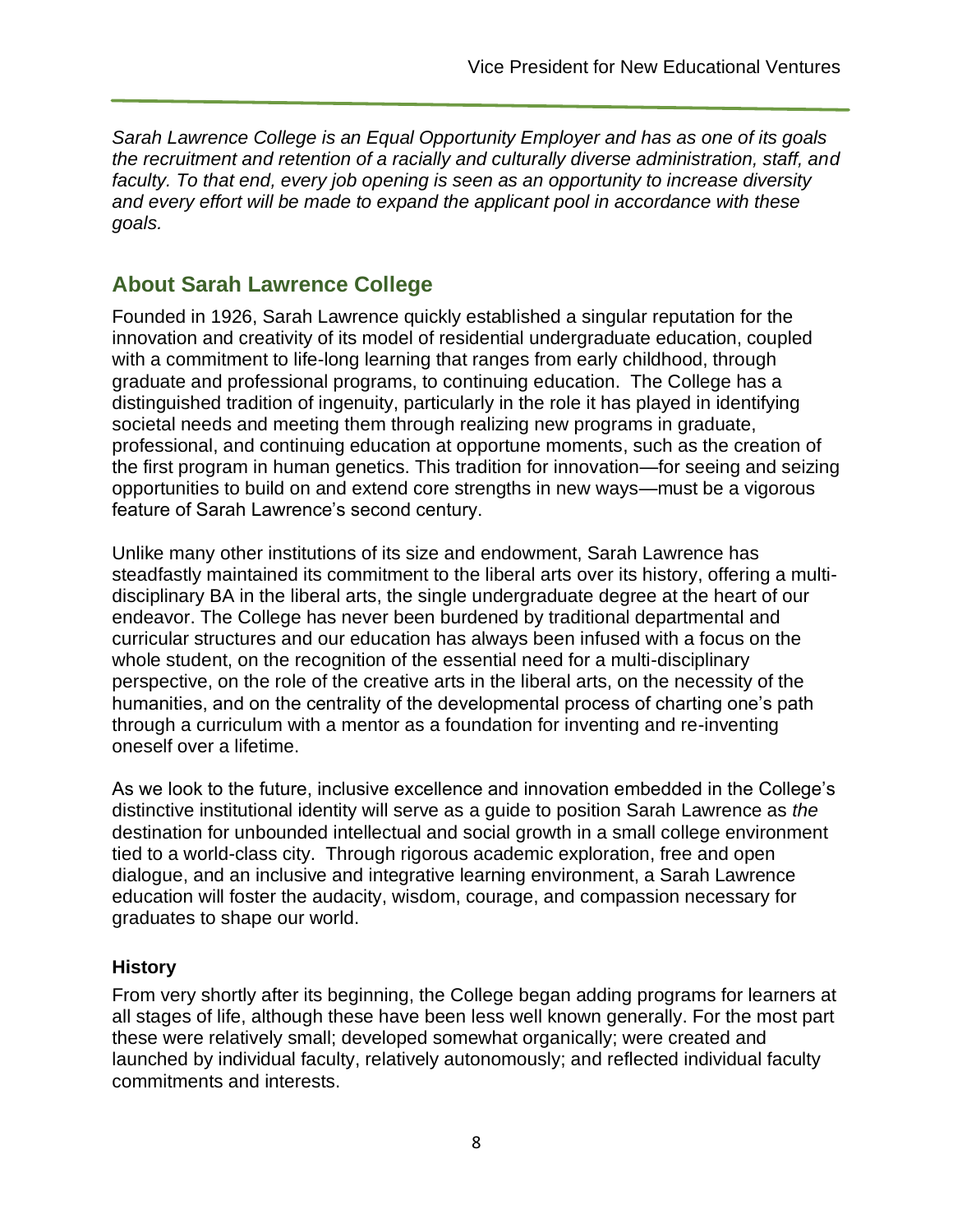Over its history, the College can claim a number of firsts, including:

- One of the first and longest continuously running lab schools founded by faculty member and well-known developmental psychologist Lois Barclay Murphy (established in 1937)
- The first full-scale undergraduate program in the country designed for returning adult students. Over 1000 women received degrees through this program (established 1962)
- The first graduate program in genetic counseling (1969)
- The first graduate program in Women's History (1972)
- The first graduate program in Health Advocacy (1980)
- Longest continuously running study abroad program in Cuba (2001)
- Only US study abroad program at Oxford in which students are registered at Oxford University (1985)

While the College was chartered as a women's college, men were admitted in the late 1940s on the GI Bill and the name of the College was officially abbreviated from Sarah Lawrence College for Women to simply Sarah Lawrence College. The first graduate degrees were award in 1951, two to men, two to women. After the last students on the GI Bill graduated in 1951, men continued to enroll in undergraduate classes in the arts, especially theatre and dance, which they transferred back to a home institution. Men were also admitted to graduate programs from the 1950s onward. The undergraduate program at the College officially became co-ed in 1968. [Learn more about key events.](https://www.sarahlawrence.edu/about/history/)

#### <span id="page-8-0"></span>**Moving Forward**

Over the last two years, the campus community and the board of trustees have engaged in discussions focused on the College's values, our place in the landscape of higher education, and the way forward that frames a path to financial stability while insuring the continued significance and availability of a Sarah Lawrence education and reaffirming a leadership role for the College.

Higher education in the United States is at an inflection point, as many institutions explore alternatives to the tuition-dependent model, respond to the changing demographics of our country and of traditional college-age students, and address increased competition from for-profit and online educators. These are but a few of the challenges, pressures, and opportunities with which Sarah Lawrence must grapple now and into the future. While the need for a Sarah Lawrence education has never been more urgent, ensuring the future of the college will require sustained and collaborative work as we face these headwinds. The College has steadfastly continued this work through the COVID-19 pandemic, with several notable successes, including the largest undergraduate applicant pools in the history of the College, the largest gift in the history of the College, the largest programmatic grants in the history of the College, and the launch of new key partnerships.

For long-term stability, the Board of Trustees has approved a plan to transform the business plan of the College and diversify its revenue sources in order to lessen its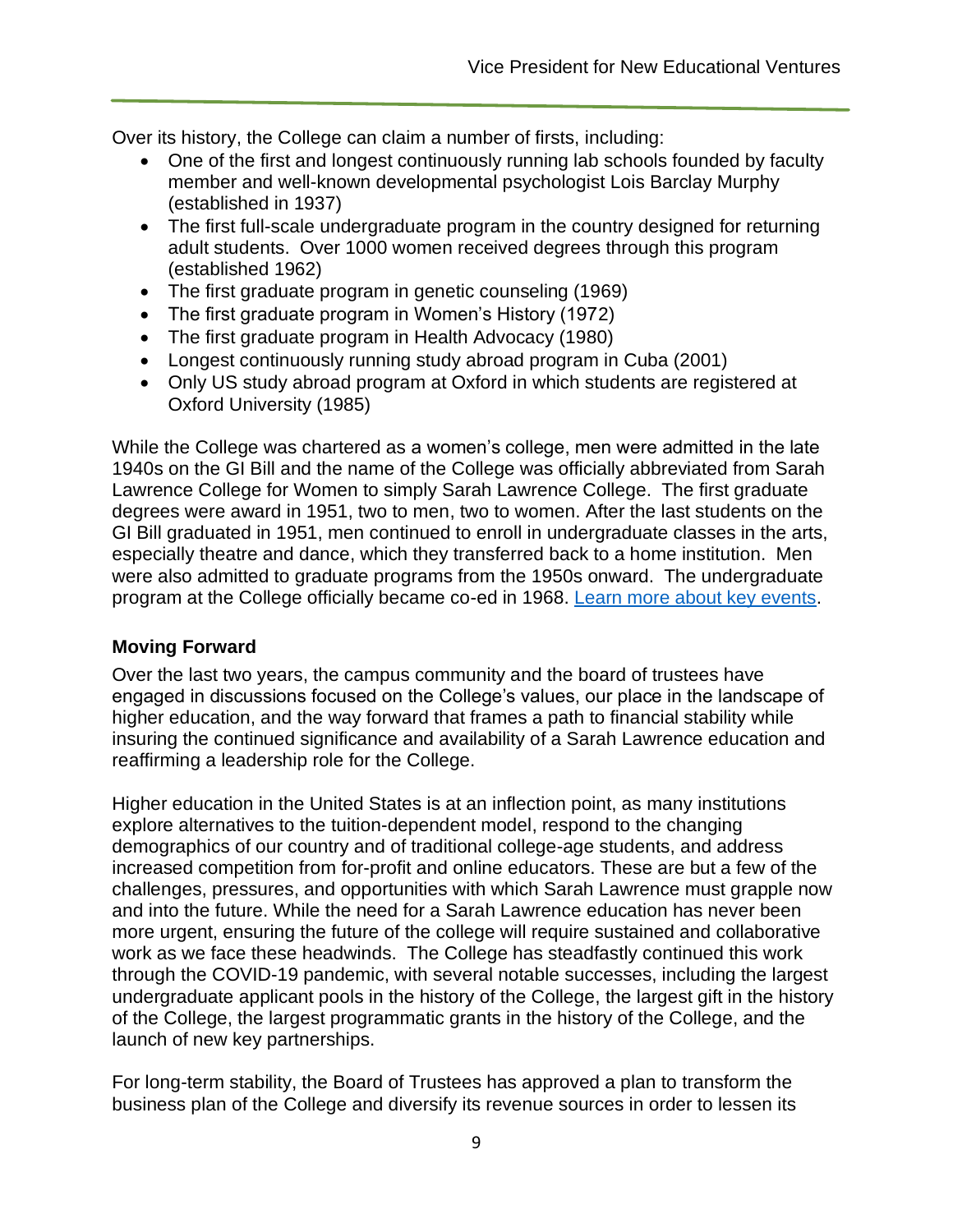dependence on undergraduate tuition and to move forward with balanced budgets. The plans underway achieve financial equilibrium through a combination of strategic reduction, new investment, and new revenue sources.

#### <span id="page-9-0"></span>**Key Initiatives**

There are several initiatives underway which support this work as Sarah Lawrence College looks toward building on its history and identity with an eye on the future.

This includes, but is not limited to, the following key areas:

Investing in and expanding professional and continuing education opportunities, specifically in the realms of :

- Children, Early Childhood, Education (Art of Teaching, Child Development
- Health, Science and Society (Genetic Counseling, Genomics Institute, Health Advocacy)
- Creative and Performing Arts (Theatre, Dance, Writing, Film/Media)

Building new partnerships, specifically with:

- The surrounding community
- Community college partnerships
- Exploration Learning (EXPLO)
- Industry

<span id="page-9-1"></span>Highlights of some of these initiatives include.

#### *The Children, Childhood, and Education Collaborative*

The Children, Childhood, and Education Collaborative brings together faculty expertise, programs, and centers to collectively provide a context and framework for undergraduate and graduate students, education professionals, and parents to train for, engage with, and participate in the fields of early childhood education, elementary education, and child development.

Our philosophy of progressive education, and of the learning child as the maker of their own meaning, emphasizes curiosity and exploration as the foundation for a life of learning. This philosophy guides our approach to training tomorrow's teachers, providing resources to professionals and parents, and engaging with children and families in our community. To quote our students, "interactions between the [Early Childhood](https://www.sarahlawrence.edu/collaborative/#ecc)  [Center](https://www.sarahlawrence.edu/collaborative/#ecc) (ECC), [Art of Teaching program,](https://www.sarahlawrence.edu/collaborative/#aot) [Child Development Institute](https://www.sarahlawrence.edu/collaborative/#cdi) (CDI), and the [Child Development program](https://www.sarahlawrence.edu/collaborative/#cdp) foster a sense of community and commitment to the work. There is so much to learn from these programs that you can spend a lifetime here and still learn something new each year." [Learn more about the collaborative.](https://www.sarahlawrence.edu/collaborative/)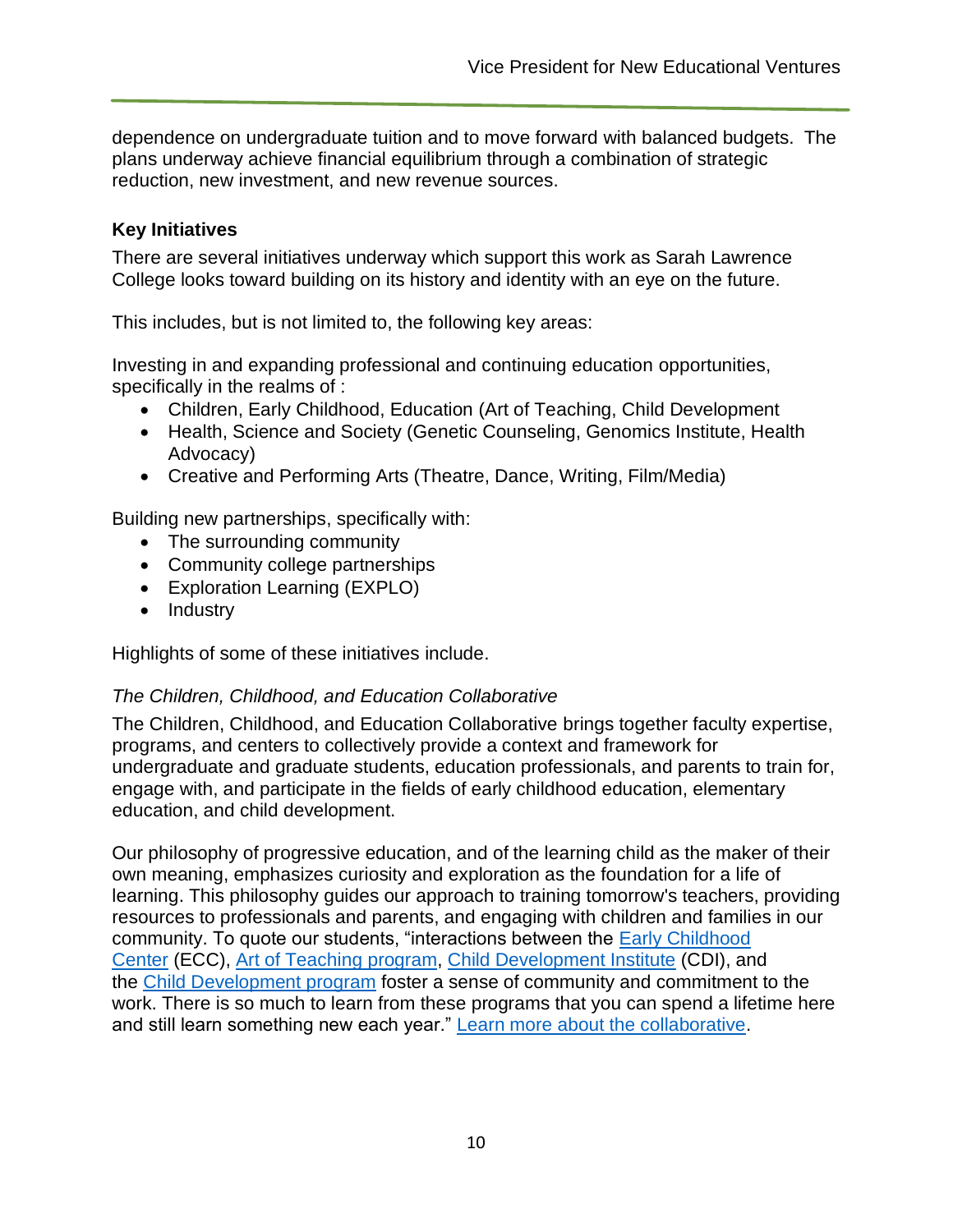#### <span id="page-10-0"></span>*Genomics Institute*

Sarah Lawrence College created the first ever graduate program in Human Genetics over 50 years ago to respond to a critical societal need with an innovative educational program. This program created an entirely new field in healthcare—genetic counseling—drawing on the disciplines of psychology, ethics, advocacy, biology, and medicine in a manner that thoroughly embodied the College's philosophy of education and humanistic values. Today, the [Joan H. Marks Graduate Program in Human](https://www.sarahlawrence.edu/genetic-counseling/)  [Genetics](https://www.sarahlawrence.edu/genetic-counseling/) remains the largest program in the U.S., having graduated more than 1,000 genetic counselors.

We are living today in a moment that is crying out for similar intervention. In response to the rapid proliferation and ubiquitous deployment of genomic technologies technologies that hold extraordinary potential for improving human well-being but that also carry profound ethical and societal implications—the College is extending its efforts to meet these new challenges. The result is the creation of a genomics institute at Sarah Lawrence.

The institute is an inclusive educational community of individuals committed to the ethical, equitable, and effective integration of genomic technologies into society, built on the belief that we can achieve a world where all people have access to tailored, personcentered healthcare. The institute enables this future by building a diverse, compassionate, thriving workforce, creating professional development opportunities, promoting thought leadership, and fostering community among genetics and genomics professionals. [Learn more about the institute.](https://www.sarahlawrence.edu/genomics-institute/)

#### <span id="page-10-1"></span>*Writing Institute*

The Writing Institute provides students of all levels access to esteemed faculty through a range of workshops, classes, events, and conferences.

At present, the Writing Institute offers approximately 90 courses per year, serving 600 to 750 students annually. In the past year, the virtual audience has continued to grow, with a 25% increase in enrollment for virtual Writing Institute courses in Fall 2021 versus Fall 2020. There is an opportunity to balance the wide appeal of virtual courses with on campus offerings in the years ahead.

In an effort to further diversify revenue streams, there is potential to revamp the annual conference, pursue grants and sponsorships to underwrite new initiatives, and strategically consider international programs for the future. While current Writing Institute courses cater to literary fiction, nonfiction and poetry, there is an opportunity to offer rigorous craft instruction in more diverse genres and publishing topics to engage new audiences. [Learn more about the institute.](https://www.sarahlawrence.edu/writing-institute/)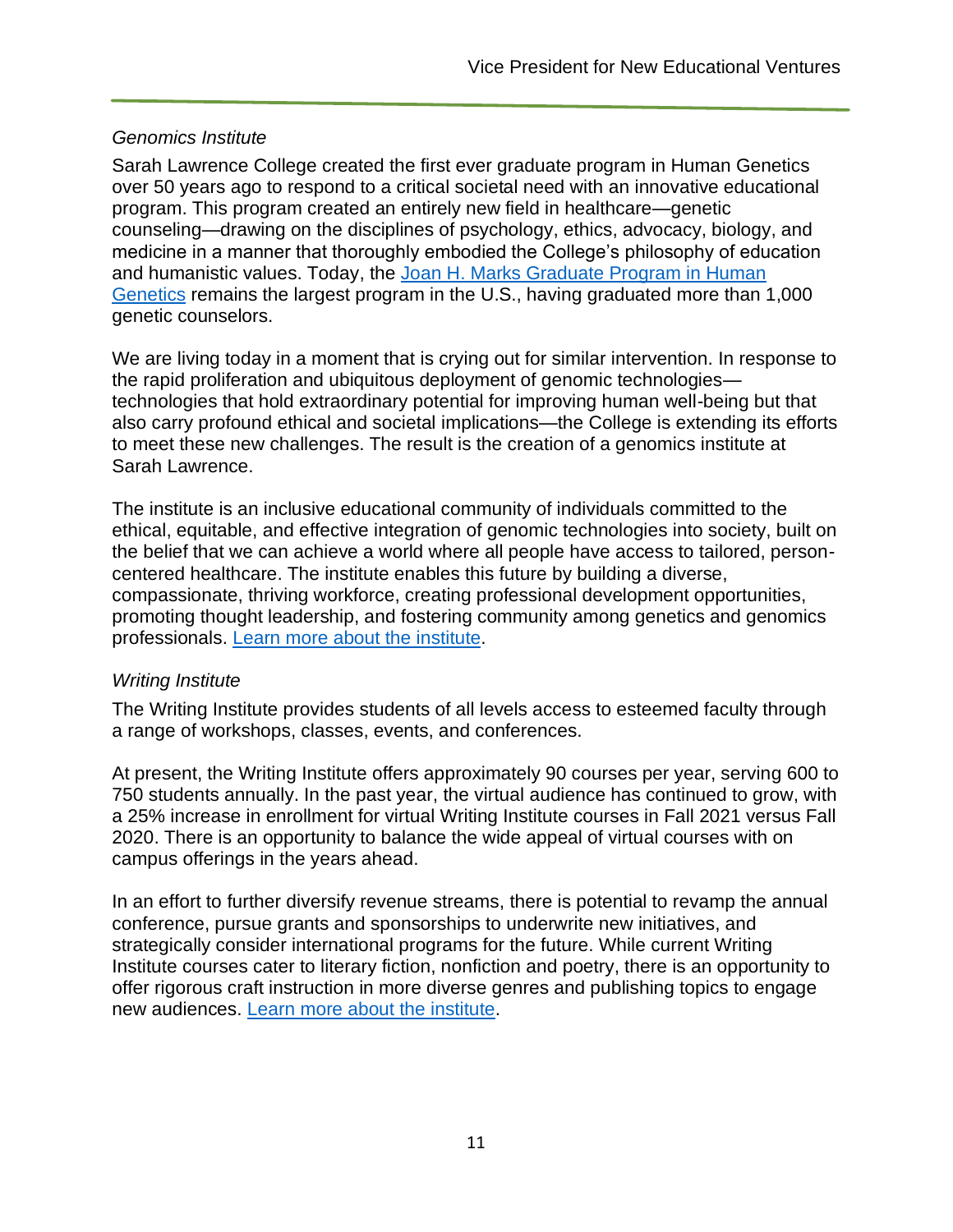<span id="page-11-0"></span>*Community College Partnerships*



after enrolling, among other benefits.

Sarah Lawrence College recently established transfer partnerships with [Westchester Community](https://www.sunywcc.edu/)  [College](https://www.sunywcc.edu/) (WCC) and [Bronx Community](https://www.bcc.cuny.edu/)  [College](https://www.bcc.cuny.edu/) (BCC) to identify highachieving students from each community college and guarantee that, if admitted to Sarah Lawrence, they will matriculate with junior standing, their full demonstrated financial need for tuition and fees will be met, and they will be on track to complete their Sarah Lawrence Bachelor of Arts two years

The individual agreements with Bronx and Westchester Community Colleges, part of Sarah Lawrence's [focused and continued efforts](https://www.sarahlawrence.edu/news-events/news/2019-09-26-sarah-lawrence-awarded-1.2-million-mellon-foundation-grant-to-advance-civic-engagement-in-westchester-county-nr.html) to advance the region and build deeper relationships in its local communities, are unique and designed to reflect student interests and the strengths of each institution. [Learn more about the partnerships.](https://www.sarahlawrence.edu/news-events/news/2021-03-10-sarah-lawrence-college-partners-with-bronx-and-westchester-community-colleges-to-establish-transfer-pipeline-fs.html)

## <span id="page-11-1"></span>*Exploration Learning (EXPLO)*

At the end of June 2021, Sarah Lawrence welcomed 250 8th-10th grade students from across the northeast and around the world to campus as part of a multi-year partnership with [Exploration Learning](https://explo.org/students-families/on-campus-programs/grades8-10/) (EXPLO), an immersive residential summer program that fosters academic and intellectual enrichment and encourages students, in and out of the classroom, to explore their interests and connect their passions.

The partnership between EXPLO and Sarah Lawrence is a perfect fit given their role in progressive liberal arts education which is focused on student-faculty engagement, student-driven curriculum, and encourages students to think deeply and connect their passions to create their futures. Similarly, EXPLO empowers students to immerse themselves in subjects and ideas that motivate them, to explore and pursue their strengths, discover new interests, and make friends who expand their horizons and embrace what makes them individuals. [Learn more about the partnership.](https://www.sarahlawrence.edu/news-events/news/2021-07-01-sarah-lawrence-welcomes-explo-to-campus-for-summer-nb.html)

## <span id="page-11-2"></span>**Philanthropy**

While Sarah Lawrence College did not seriously focus on professional fundraising or building an endowment until late in the  $20<sup>th</sup>$  century, the College recently celebrated the successful conclusion of its record-breaking \$200-million capital campaign. At present the endowment stands at its highest ever value, \$149 million. We look toward our second century with confidence and a palpable sense of momentum. To support this progress and some of the key initiatives above, the College is pleased to have recently received philanthropic support from many key donors.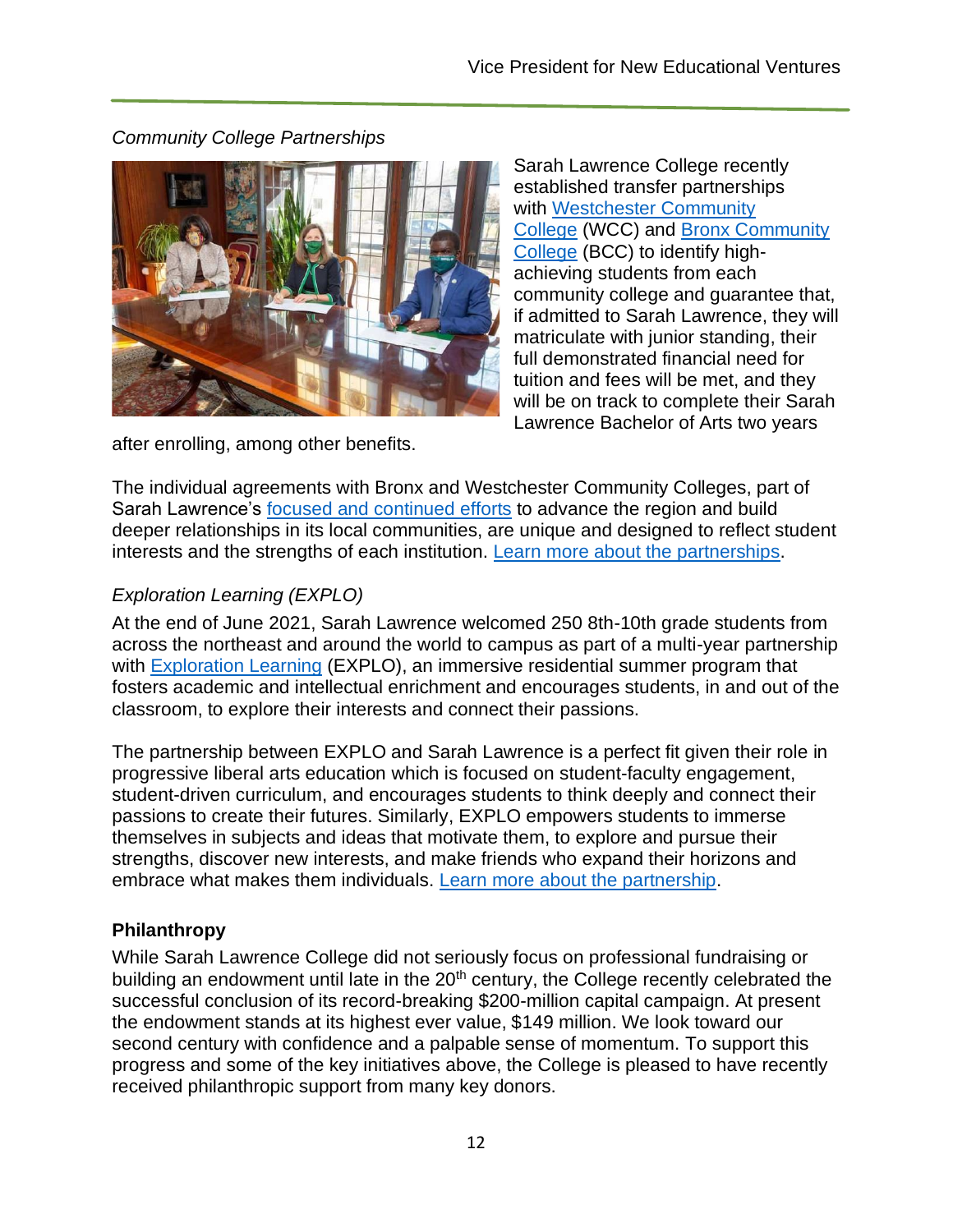In September 2021, Sarah Lawrence College received the largest gift in the College's history: \$20 million from an anonymous alumna aimed at supporting and accelerating the College's strategic vision for the future. This transformational gift will invest in the people and the technology necessary to support the College's plans to leverage its historic strengths through new offerings in areas of excellence that complement its undergraduate education. It will also enable the College to recruit program leaders and faculty to expand its impact in professional and lifelong learning—in fields that include media, genomics, and health advocacy. [See more information on the gift.](https://www.sarahlawrence.edu/news-events/news/2021-09-22-sarah-lawrence-college-receives-20-million-gift-to-launch-vision-for-second-century-anc.html)

Additionally, Sarah Lawrence College, has been awarded a three-year, \$1.5 million grant from The Andrew W. Mellon Foundation to rethink the humanities through the lens of climate and environmental justice and to develop creative, collaborative pedagogies to address the climate crisis in partnership with Bronx Community College. The award is the largest programmatic grant in Sarah Lawrence history, a mark previously held by a [\\$1.2 million Mellon Foundation grant](https://www.sarahlawrence.edu/news-events/news/2019-09-26-sarah-lawrence-awarded-1.2-million-mellon-foundation-grant-to-advance-civic-engagement-in-westchester-county-nr.html) to advance and support civic engagement, which the College received in 2019. [Learn more about the gift.](https://www.sarahlawrence.edu/news-events/news/2022-01-26-sarah-lawrence-college-awarded-1.5-million-mellon-foundation-grant-nr.html)

### <span id="page-12-0"></span>**Leadership**

Ten presidents have served Sarah Lawrence College since its founding, all visionary educators, administrators, and advocates of liberal arts education.

Today, President Cristle Collins Judd, along with the College's [Board of](https://www.sarahlawrence.edu/about/leadership/trustees.html)  [Trustees](https://www.sarahlawrence.edu/about/leadership/trustees.html) and [Senior Leadership,](https://www.sarahlawrence.edu/about/leadership/leadership.html) continue this tradition of strong and involved leadership. Together, they work to preserve and progress Sarah Lawrence's unique vision and character.



### *President Cristle Collins Judd*

The 11th president of Sarah Lawrence, Cristle Collins Judd came to the College from The Andrew W. Mellon Foundation, where she served as a senior program officer for Higher Education and Scholarship in the Humanities. Responsible for grants and initiatives supporting colleges and universities, the arts, civic engagement, and the public humanities, she regularly convened leaders from across higher education.

A native Texan, Dr. Judd earned bachelor's and master's degrees in music performance and musicology from the

Shepherd School of Music at Rice University, followed by graduate work at King's College, University of London, from which she holds master's and PhD degrees in music theory. Judd's first academic appointment was at the University of Melbourne (Australia), followed by the University of Exeter (England).

In 1993, Judd joined the faculty of the University of Pennsylvania, where she rose through the faculty ranks and was the first woman tenured in the music department. At Penn, she chaired a number of university-wide committees and spearheaded a variety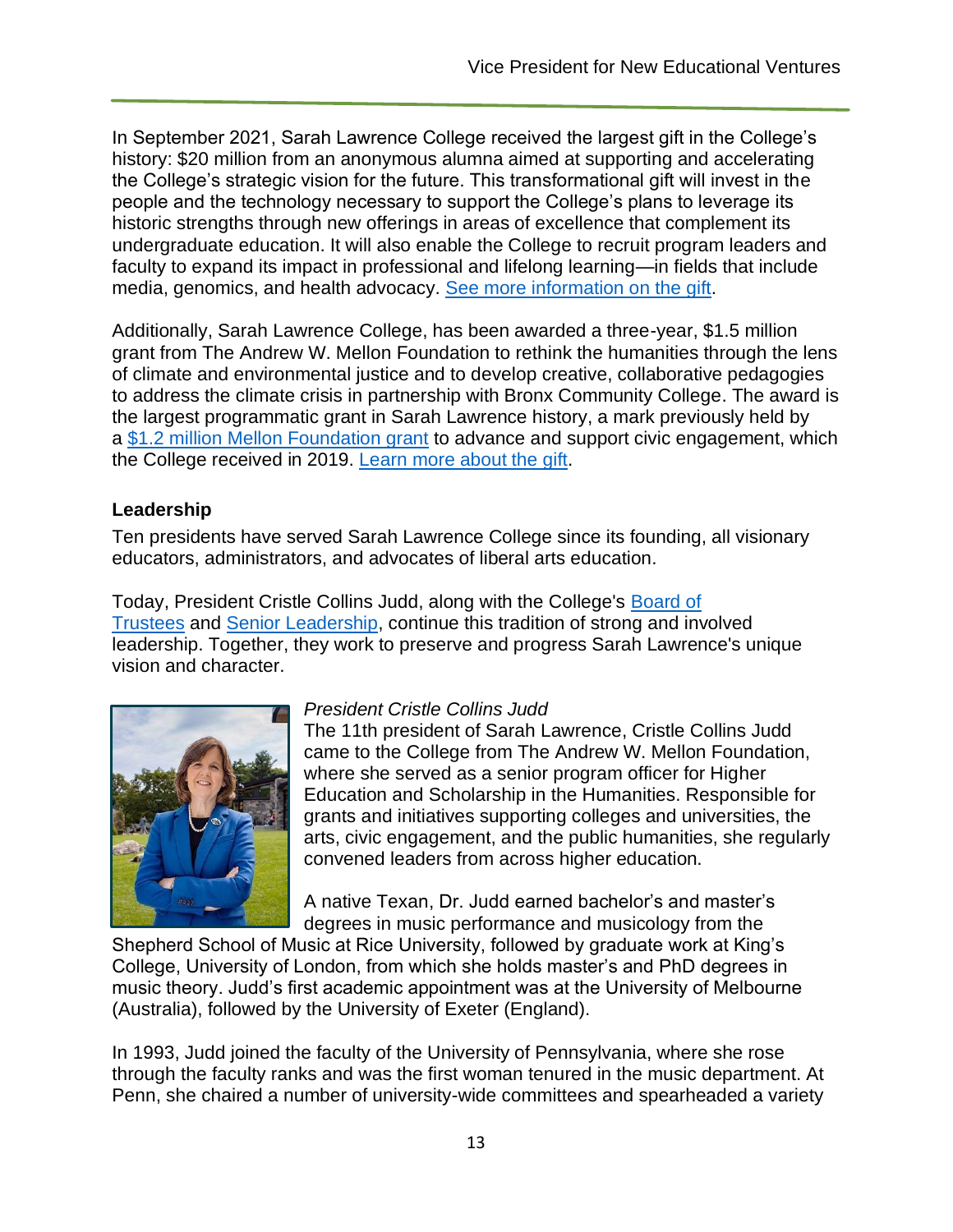of initiatives, including establishing the College House Music Program, a living-learning program that distributed music performance and instruction throughout the campus. A respected pedagogue, she was the inaugural recipient of the Dean's Award for Innovation in Teaching.

In 2006, she was appointed dean for academic affairs and professor of music at Bowdoin College, where she served for nine years. The first woman to be appointed dean, her tenure was marked by enhanced support for the arts, improved academic facilities, a renewed focus on environmental and coastal studies and a new program in digital and computational studies. She secured funding to support faculty development and, working with faculty, led efforts to develop and implement critical new programs and policies around diversity and inclusion, governance, faculty development and worklife balance. Upon conclusion of her term, Bowdoin's Board of Trustees voted to name her Dean for Academic Affairs and Professor Emerita.

A highly regarded scholar, Judd's research on the music of the Renaissance and the history of music theory is widely published and she is a sought-after guest speaker. She has received both major scholarly awards in her discipline: the Emerging Scholar Award and the Wallace Berry Award from the Society for Music Theory. Her research has been supported by grants from the National Endowment for the Humanities and a New Directions Fellowship from The Andrew W. Mellon Foundation. She has served on the boards of the Society for Music Theory and the American Musicological Society, as well as on the editorial boards of various journals.

With her late husband, Robert Judd, she has three daughters: Sarah, Hannah, and Katie.

### <span id="page-13-0"></span>**Community**

Our students share an enthusiasm for intellectual rigor, academic risk taking, creativity in all disciplines, and original and interdisciplinary work. We are particularly committed to having our faculty, administration, and student body reflect the social, racial, and economic diversity that characterizes our society. The College's undergraduate students come from nearly every state and from 50+ countries; more than 80 percent of undergrads live on campus. At Sarah Lawrence, students spend more time one-on-one with award-winning [faculty](https://www.sarahlawrence.edu/faculty/index.html) than do students at any other college in the country.

#### *Diversity, Equity, and Inclusion*

Sarah Lawrence College is committed to sustaining a diverse and inclusive learning, working, and living community. This requires students, faculty, administration, and staff who reflect the diversity of our society; that people from different backgrounds and with different views be prepared to treat one another with mutual respect and honest curiosity so that they can engage and learn from one another; and that diversity infuse all aspects of the life and mission of the College. These conditions enable a genuine liberal arts education, in which the presence of people with different experiences and